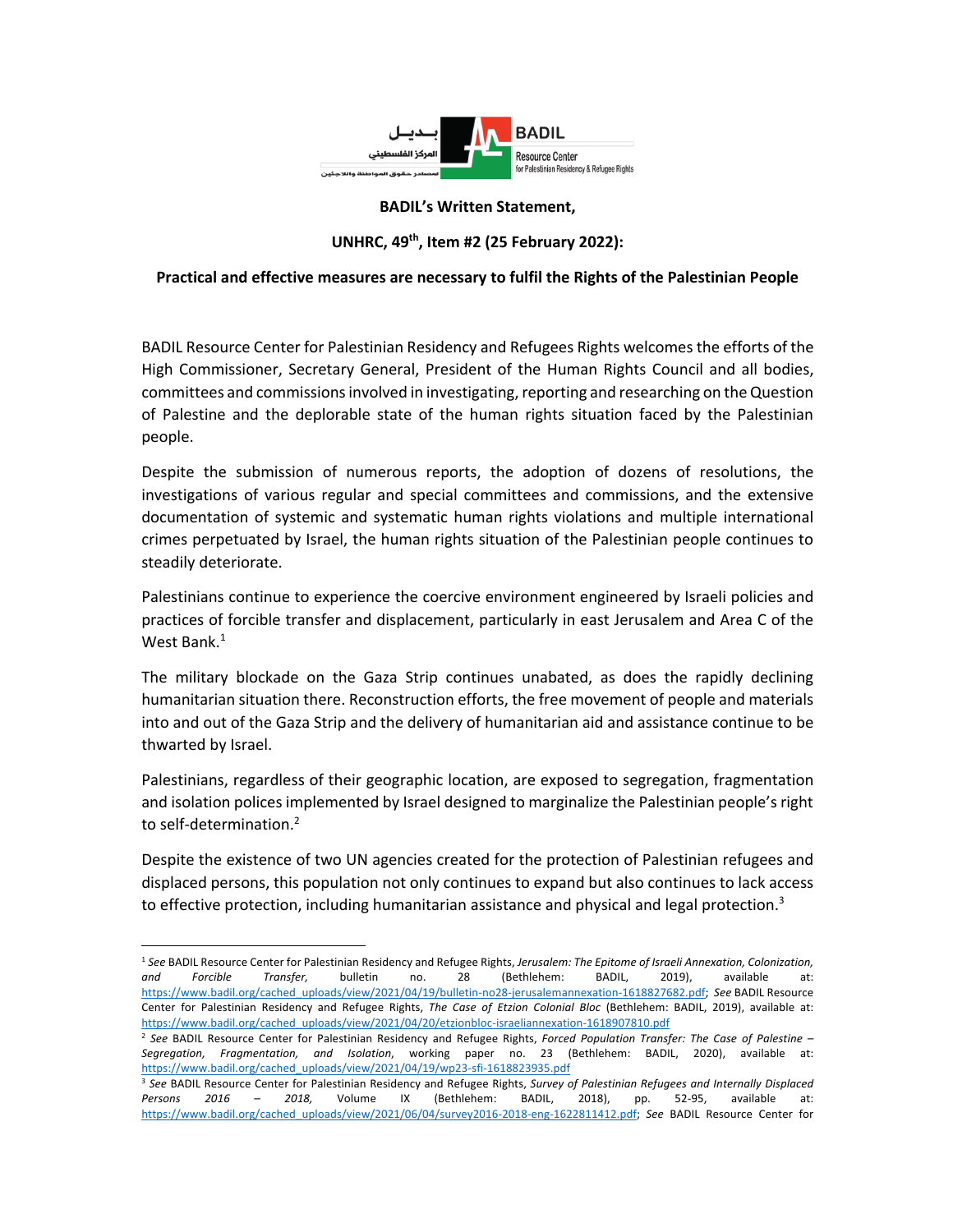Israel continues to enjoy international impunity for the crimes of forcible transfer,<sup>4</sup> annexation,<sup>5</sup> and policies and practices that amount to colonization and apartheid.<sup>6</sup>

This situation has not only led to the destruction of the most basic human rights identified by international treaties and conventions, but also the erosion of the inalienable rights of the Palestinian people, namely the right of self-determination and the right of return of Palestinian refugees and internally displaced persons.<sup>7</sup>

Furthermore, Palestinian civil society has been forced to divert its efforts and resources away from these core issues, which constitute the root causes of the conflict to the defense of individual human rights defenders and organizations under unfounded allegations of terrorism.<sup>8</sup>

Rather than adopting additional protection measures to those individuals and organizations, the international community continues to adopt measures and policies that exponentially shrink and the already miniscule civil society space.<sup>9</sup>

Additionally, rather than imposing sanctions to bring Israel into compliance with international law, states and regional bodies continue to impose policies and regulations that criminalize legitimate non-armed resistance, such as the Palestinian Boycott, Divestment and Sanctions movement (BDS) and its supporters and equates any criticism of Israel as anti-Semitic.10

Moreover, Israel continues to obstruct the efforts of international bodies, UN committees and commissions, and the special rapporteurs from fulfilling their mandates and duties by denying access and entry to conduct their investigations and research. The positive and negative duties of third party states, international and regional bodies that must be triggered in response to Israel's well-documented human rights violations and international crimes and its failure and unwillingness to fulfill its international obligations and responsibilities remain elusive.<sup>11</sup>

Palestinian Residency and Refugee Rights, *Forced Population Transfer: The Case of Palestine — Denial of Reparations*, working paper no. 22 (Bethlehem: BADIL, 2018), available at: https://www.badil.org/cached\_uploads/view/2021/04/19/wp22-reparations-ofreparations-1618823911.pdf

<sup>4</sup> *see* BADIL Resource Center for Palestinian Residency and Refugee Rights, *Coercive Environments: Israel's Forcible Transfer of Palestinians in the Occupied Territory*, (Bethlehem: BADIL, 2017), available at: https://badil.org/cached\_uploads/view/2021/04/20/ftcoercive-environments-1618907680.pdf

<sup>5</sup> *See* BADIL Resource Center for Palestinian Residency and Refugee Rights, *Creeping Annexation: A Pillar of the Zionist-Israeli Colonization of Mandatory Palestine*, working paper no. 25 (Bethlehem: BADIL, 2020), available at: https://www.badil.org/cached\_uploads/view/2021/04/19/wp25-creepingannexation-1618823962.pdf

<sup>6</sup> *See* BADIL Resource Center for Palestinian Residency and Refugee Rights, *The Nation State Law: The Culmination of 70 Years of Israeli Apartheid and Colonization,* Position Paper (Bethlehem: BADIL, 2018), available at: https://www.badil.org/cached\_uploads/view/2021/04/20/nationstatelaw-positionpaper-badil-oct2018-1618905362.pdf

<sup>7</sup> UNGA, Question of Palestine, A/RES/3236(XXIX), 22 November 1974, available at: https://unispal.un.org/UNISPAL. NSF/0/025974039ACFB171852560DE00548BBE

<sup>8</sup> BADIL Resource Center for Palestinian Residency and Refugee Rights, "The GPRN Calls on the International Donor Community to Rescind the Anti-Terrorism Clauses and Conditions in Their Granting Contracts.", 1 December 2021, Press Release Available at: https://badil.org/press-releases/12749.html.

<sup>9</sup> BADIL Resource Center for Palestinian Residency and Refugee Rights, *European Union Conditional Funding: Its Illegality and Political Implications,* working paper (Bethlehem: BADIL, 2020), available at: https://www.badil.org/cached\_uploads/view/2021/04/20/europeanunionconditionalfunding-positionpaper-april2020- 1618905422.pdf

<sup>10</sup> *See*, for example, International Holocaust Remembrance Alliance, *About IHRA non-legally binding working definition of antisemitism,*  available at: https://www.holocaustremembrance.com/resources/working-definitions-charters/working-definition-antisemitism

<sup>&</sup>lt;sup>11</sup> International Law Commission, Draft Articles on Responsibility of States for Internationally Wrongful Acts, A/56/10, November 2001, Article 40 and 41, available at: https://legal.un.org/ilc/texts/ instruments/english/draft\_articles/9\_6\_2001.pdf